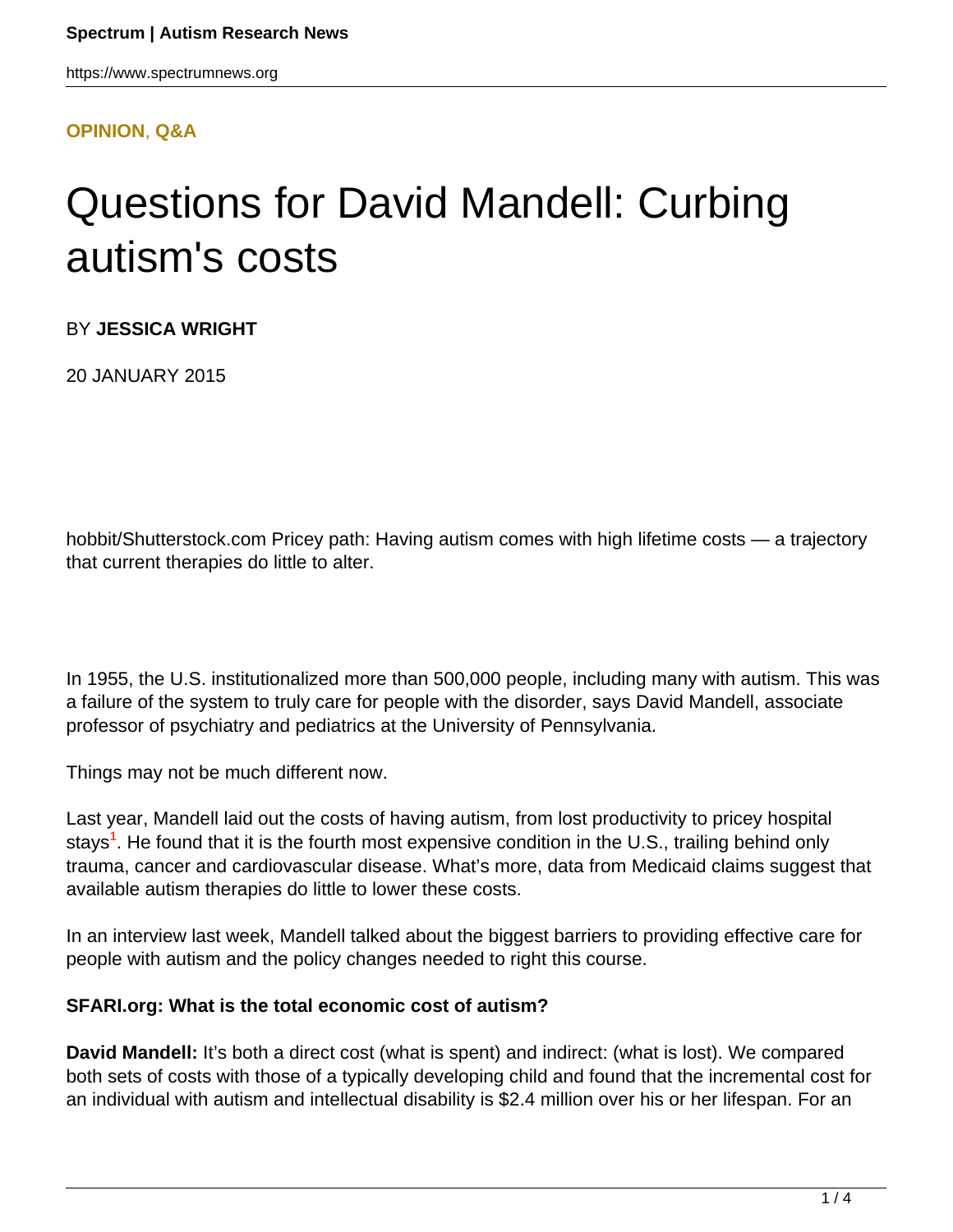individual without intellectual disability it is \$1.4 million.

# **S: Why are these numbers so high?**

**DM:** There are three major things that make autism so expensive. The first is that it appears very early in childhood; you have a disorder that runs the length of someone's lifespan.

The second is that autism is chronic. If you are diagnosed with depression, the depression could appear for certain chunks of time in your life but not all of it. Although the symptoms may vary and the trajectory may change, autism is really **[a chronic condition](https://www.spectrumnews.org/news/2011/people-with-milder-forms-of-autism-struggle-as-adults)**.

The third is that we **[don't have good treatments](https://www.spectrumnews.org/conference-news/2014/society-for-neuroscience-2014/questions-for-thomas-insel-paths-to-treatments-for-autism)** and supports that truly change the trajectory of autism.

#### **S: How would you want to change the trajectory of the disorder?**

**DM:** We're specifically talking about ameliorating the disability. We need to separate out disability from impairment.

Impairment is the extent to which a person is not able to function the way that a typical person functions. Disability is the extent to which there are societal constructs that make it difficult to operate with that particular set of symptoms. In the U.S., and in many other countries, we have a set of societal expectations that make it very difficult to operate as a person with autism.

#### **S: Can available treatments help with the disability?**

**DM:** We have a **[number of early interventions](https://www.spectrumnews.org/news/2014/studies-try-to-pin-down-timing-of-early-autism-treatment)** that lead to big changes in cognition and adaptive behavior. But we haven't done a good job of studying how that plays out across an individual's lifespan or continuing to **[provide support as people get older](https://www.spectrumnews.org/blog/2011/left-behind)**.

What's more, we are not good at translating those interventions from the laboratory to the community. Whatever these interventions are showing at a university-based research setting, they aren't showing the same effectiveness in a community setting.

#### **S: How did you discover this gap between the lab and community settings?**

**DM:** We came at it both from the top-down and bottom-up perspectives. From the top, we looked at large datasets and realized that the volume of so-called 'therapeutic' services that individuals were receiving seemed to make no difference in outcomes that we could measure. We looked at psychiatric hospitalization and whether an individual is on three or more psychiatric drugs at the same time. We did not observe any effect of these therapeutic services on these important outcomes — that really made us wonder.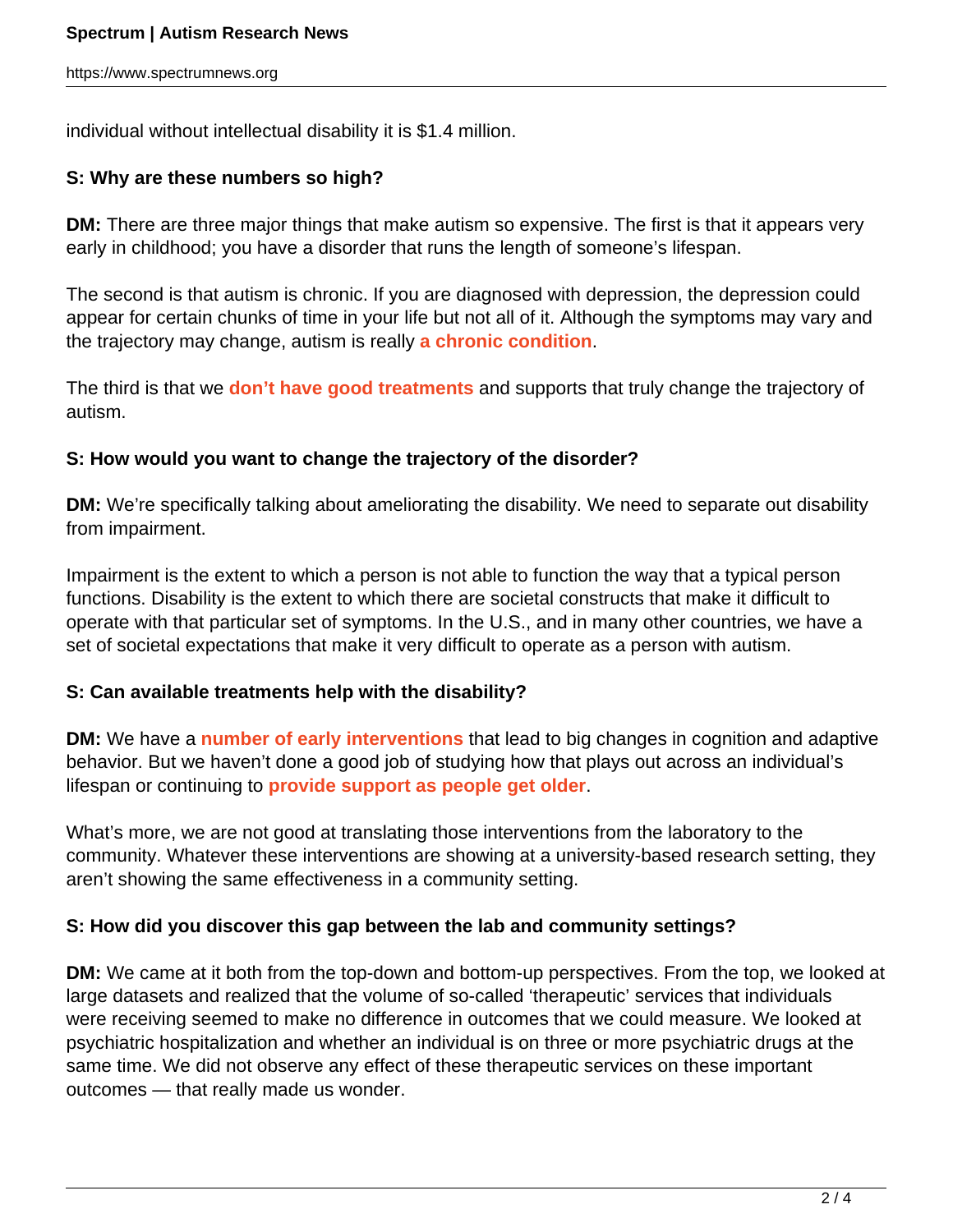The bottom-up approach was being in community agencies and schools and realizing that the interventions that I observed community practitioners using had little connection with what we would think of as the evidence base. The individuals who were delivering these interventions were passionate and well-intentioned. But they did not have the requisite training or support to implement evidence-based care with fidelity.

#### **S: What would these individuals need to better implement interventions?**

**DM:** When clinicians and teachers implemented interventions with fidelity — that is, when they implemented them the way they were designed, with the recommended level of accuracy and intensity — children showed impressive improvements in outcome. But this was rarely the case.

'Efficacy' is the extent to which interventions result in the desired outcome when they are delivered in an ideal setting. 'Effectiveness' is the extent to which an intervention shows the desired outcome when it's delivered in the real-world setting with the resources available in the community. There's a huge difference between the two. Few interventions that have demonstrated efficacy also demonstrate effectiveness.

Part of that is that these interventions can be difficult to implement in the way they were designed to be implemented. Part of it is that the kids in the real-world setting often differ dramatically from the kids who are in efficacy studies — for example, they may have more severe behavioral problems or co-occurring disorders. And the clinicians and teachers in the community don't have the same resources and support that clinicians in university-based research studies have.

#### **S: What are some barriers to closing this gap between efficacy and effectiveness?**

**DM:** Implicit in a lot of our efforts to implement evidence-based practice is the belief that the ratelimiting step is skill. We spend a lot of time training teachers to use interventions, and when they don't implement them the way we designed them, we train the teachers some more.

Our research has led us to conclude that skill is necessary, but it's not sufficient. Teachers' intentions to implement the interventions are also crucial. These intentions are informed by their attitudes about that intervention and the extent to which they think they can do it.

I went into a classroom where we were testing intervention fidelity. We walked in with the video camera and the teacher rolled her eyes and said, "Oh, you're here, what do you want to see?" We told her we wanted to see 10 minutes of discrete trial training, a therapeutic approach that breaks down a skill into discrete steps. She pulled a kid from the classroom and did 10 minutes of beautiful discrete trial training. Then she said, "Are we done?" and put the materials away. We knew that she would not be doing any discrete trial training until we were back again.

She didn't think it was important and she preferred more whole-classroom instruction. I think she